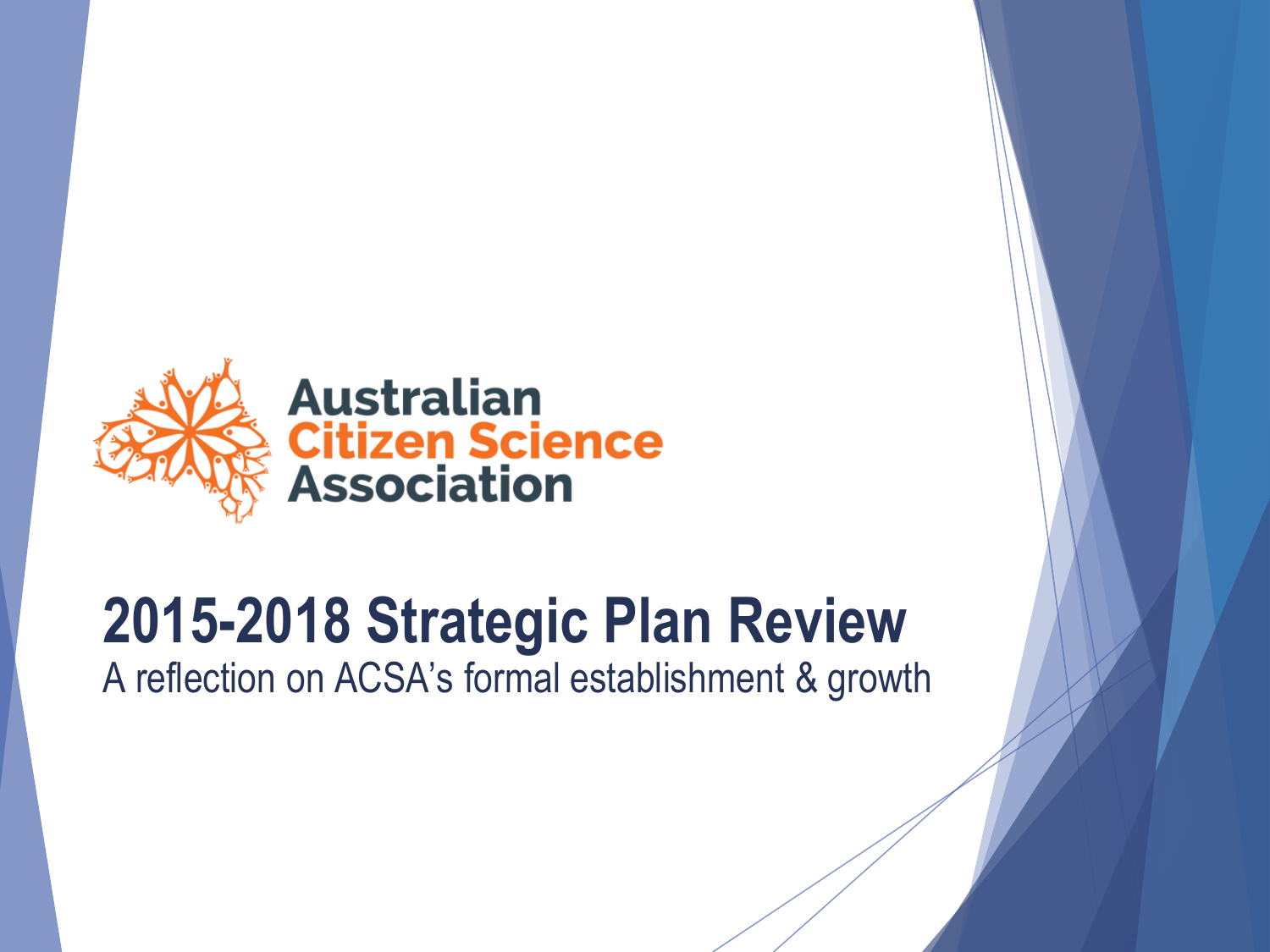

# **A brief history of ACSA**

The Australian Citizen Science Association (ACSA) is a member-based association with a vision to be 'A community that supports, informs and develops citizen science.'

The period of 2015-2018 was a critical time of establishment and growth for ACSA. Inspiring Australia committed seed funding for the new association to support the development and delivery of key frameworks to support this National citizen science community.

The ACSA Management Committee utilised feedback from the Inaugural Citizen Science Workshop and ongoing from the wider network to develop the Strategic Plan 2015-2018. This Plan set forward a roadmap for ACSA with a mission to 'advance citizen science through sharing of knowledge, collaboration, capacity building & advocacy for citizen science'. Five key goal areas were outlined for the Strategic Plan: Participation, Partnerships, Practice, Impact, and Platform.

**This Strategic Plan Review for 2015-2018 aims to systematically report on the activities and outcomes delivered against the Plan during this critical three-year developmental phase. Through this process, we seek to celebrate shared successes, identify areas for improvement, and inform a new three year Strategic Plan for 2018-2021.** 

The reflections and learnings from this Review, and feedback from the ACSA Member and Network survey results (2018) will shape our plans for the next three years.

A network of committed citizen science advocates is what sparked the idea for a national network for citizen science, and continues to be what drives and shapes ACSA today. We hope you'll join us in celebrating this important foundational stage for ACSA and for the next phase of development.

## *Erin Roger, ACSA Chair on behalf of the 2019 ACSA Management Committee*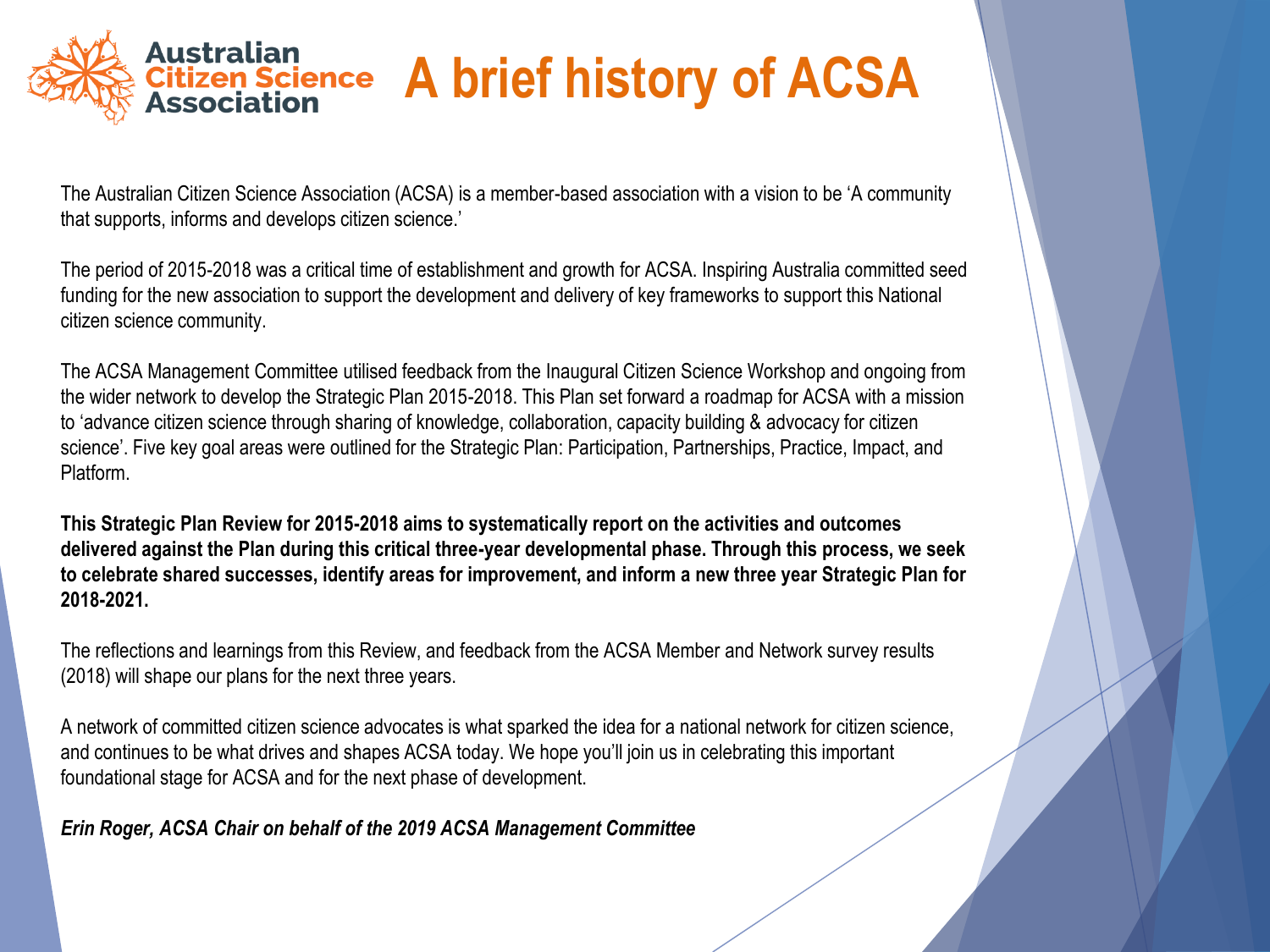| <b>VISION</b> |
|---------------|
|---------------|

*A community that supports, informs and develops citizen science.*

**MISSION** *To advance citizen science through sharing of knowledge, collaboration, capacity building & advocacy for citizen science.*

**VALUES** ● *Inclusive* ● *Inspiring* ● *Empowering* ● *Collaborative* ● *Dynamic*



## **STRATEGIC PLAN 2015-2018**

**GOALS Participation Partnerships Practice Impact Platform** *Message "ACSA's Strategic Goals are to…* **Encourage broad and meaningful participation in citizen science through facilitating inclusive and collaborative partnerships and a community of best practice, knowledge and tools to ensure the value and impact of citizen science and its outputs are realised enabled by ACSA as an effective, trusted and well recognised organisation and hub for citizen science in Australia." Outcome Individual & Community outcomes Network outcomes Capacity outcomes Science & Education outcomes Institutional outcomes Detail** Encourage & promote broad and meaningful participation of society in citizen science so people become partners in creating science & increasing science literacy. Facilitate inclusive and collaborative relationships and networks with members and key community, science, education, government, and business partners, nationally and internationally, to deliver against common goals. Support the development of tools, methods, infrastructure, and resources to strengthen the practice, use and study of citizen science. Support & promote citizen science as an effective and innovative approach in undertaking and delivering research, and supporting science outcomes, including education and policy outcomes. Establish ACSA as a well functioning hub and network for discussion, coordination, initiatives and advocacy, for members and to promote and deliver the goals of ACSA **ACTIONS Participation Partnerships Practice Impact Platform** *Year 1 (2015/16) Plan, Initiate continued and built on by…* • Develop communication & promote outreach activities via website & social media, building profile and awareness Support national citizen science projects • Develop membership framework & business model to grow a sustainable funding stream for ACSA • Identify strategic partnerships & networks and grow interactions • Develop information management protocols and structures for information sharing Create online project database and portal • Hold a national conference Support and promote strategic citizen science activities/projects on local, regional and national scales **Incorporation** • Governance - AGM & MC & working groups • Administration - host organisation & secretariat Website & branding • Organisational plans *Year 2 (2016/17) Build, Grow* • Target key sectors to increase participation in citizen science • Build awareness of citizen science through practitioner involvement in diverse fora • Grow membership base & interaction • Build external partnerships • grow international collaborations Recognise citizen science activities, including awards • Support the development of ACSA publications & reports • Review and communicate broad impacts of citizen science • Increase internal participation • Deliver citizen science advocacy at all levels e.g. champions • Increase visibility of ACSA *Year 3 (2017/18) Deliver, Evaluate* • Ongoing activities, including national conference • Evaluation of activities, including identification of gaps. • Review of plans, approach, strategy and improve as appropriate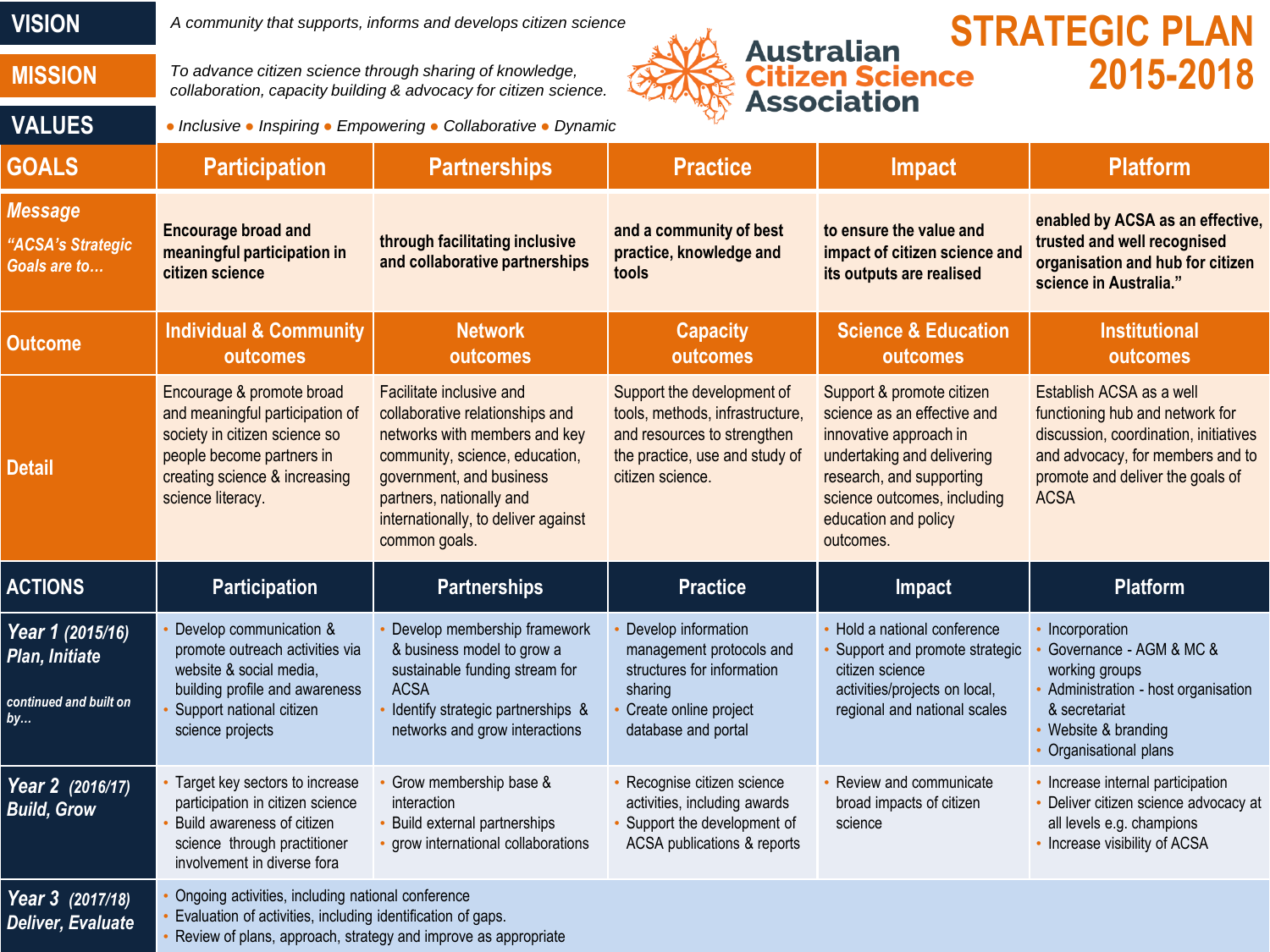## **Review of Strategic Plan Delivery 2015-2016 (Year 1)**

|                                                                             | <b>Participation</b>                                                                                                                                                                                                                                                                                                                    | <b>Partnerships</b>                                                                                                                                                                                                                                                                                                                           | <b>Practice</b>                                                                                                                                                                                                                                                                                                         | <b>Impact</b>                                                                                                                                                                                                                                                                                                                                                                                                                                                                                                                         | <b>Platform</b>                                                                                                                                                                                                                                                                                                                                                                                                                                                                                                                                                                                                                 |
|-----------------------------------------------------------------------------|-----------------------------------------------------------------------------------------------------------------------------------------------------------------------------------------------------------------------------------------------------------------------------------------------------------------------------------------|-----------------------------------------------------------------------------------------------------------------------------------------------------------------------------------------------------------------------------------------------------------------------------------------------------------------------------------------------|-------------------------------------------------------------------------------------------------------------------------------------------------------------------------------------------------------------------------------------------------------------------------------------------------------------------------|---------------------------------------------------------------------------------------------------------------------------------------------------------------------------------------------------------------------------------------------------------------------------------------------------------------------------------------------------------------------------------------------------------------------------------------------------------------------------------------------------------------------------------------|---------------------------------------------------------------------------------------------------------------------------------------------------------------------------------------------------------------------------------------------------------------------------------------------------------------------------------------------------------------------------------------------------------------------------------------------------------------------------------------------------------------------------------------------------------------------------------------------------------------------------------|
| Year 1 Goals<br><b>Focusing</b><br><b>Planning and</b><br><b>Initiating</b> | <b>Develop communication</b><br>& promote outreach<br>activities via website &<br>social media, building<br>profile and awareness<br><b>Support national citizen</b><br>science projects                                                                                                                                                | Develop membership<br>framework & business<br>model to grow a<br>sustainable funding stream<br>for ACSA<br><b>Identify strategic</b><br>partnerships & networks<br>and grow interactions                                                                                                                                                      | <b>Develop information</b><br>management protocols<br>and structures for<br>information sharing<br><b>Create online project</b><br>database and portal                                                                                                                                                                  | <b>Hold a national</b><br>conference<br><b>Support and promote</b><br>strategic citizen science<br>activities/projects on<br>local, regional and<br>national scales                                                                                                                                                                                                                                                                                                                                                                   | Incorporation<br>Governance - AGM & MC &<br>working groups<br><b>Administration - host</b><br>organisation & secretariat<br><b>Website &amp; branding</b><br><b>Organisational plans</b>                                                                                                                                                                                                                                                                                                                                                                                                                                        |
| Year 1 Activities                                                           | Partnered with Gaia<br>Resources to<br>improve/refine ACSA<br>website<br>Developed a draft ACSA<br><b>Communication Plan to</b><br>engage with network<br>Grew <b>Facebook</b> and<br><b>Twitter</b> social media<br>platforms<br>Formed a National<br>Projects working group<br>Supported the launch of<br>the Australian BioBlitz Hub | • Commenced work on<br>sustainable business model<br>for ACSA including<br>membership and conferences<br>Signed an MoU with<br>associations in the US (CSA)<br>and Europe (ECSA) to foster<br>international knowledge<br>sharing and collaborations<br>Initiated development of<br><b>ACSA Regional Chapters to</b><br>build network channels | • Collaborated with Atlas of<br>Living Australia to<br>develop the concept for a<br>national Citizen Science<br><b>Project Finder</b><br>Set up Basecamp system<br>for Management<br>Committee sharing and<br>record keeping<br>• Trialled listserv for the<br>ACSA community as a<br>mechanism to share<br>information | Held Australia's first<br>national citizen science<br>conference with 198<br>delegates (July 2015)<br>• ACSA Establishment<br>Committee members<br>contributed to the<br><b>Occasional Paper: Building</b><br><b>Australia Through Citizen</b><br><b>Science</b><br>Supported the<br>introduction of the<br><b>Innovation in Citizen</b><br>Science Eureka award<br>Presented internationally<br>on behalf of ACSA at the<br><b>Citizen Science</b><br><b>Association Conference</b><br>and CSA board meeting in<br>San Jose, CA, USA | • Management Committee was<br>elected and first AGM held<br>(July 2015)<br>• Inspiring Australia committed<br>ACSA seed funding to build<br>and support network from<br>2015-18, including a 2<br>day/week Support Officer role<br>to work with Management<br>Committee coordinate<br>development of the network<br>Developed Constitution and<br>became incorporated<br>• The Australian Museum was<br>secured as the ACSA host for<br>FY 2015-2018 and numerous<br>administration processes were<br>implemented<br>Developed ACSA logos, style<br>guide and templates<br>Developed and launched 3<br>year ACSA Strategic Plan |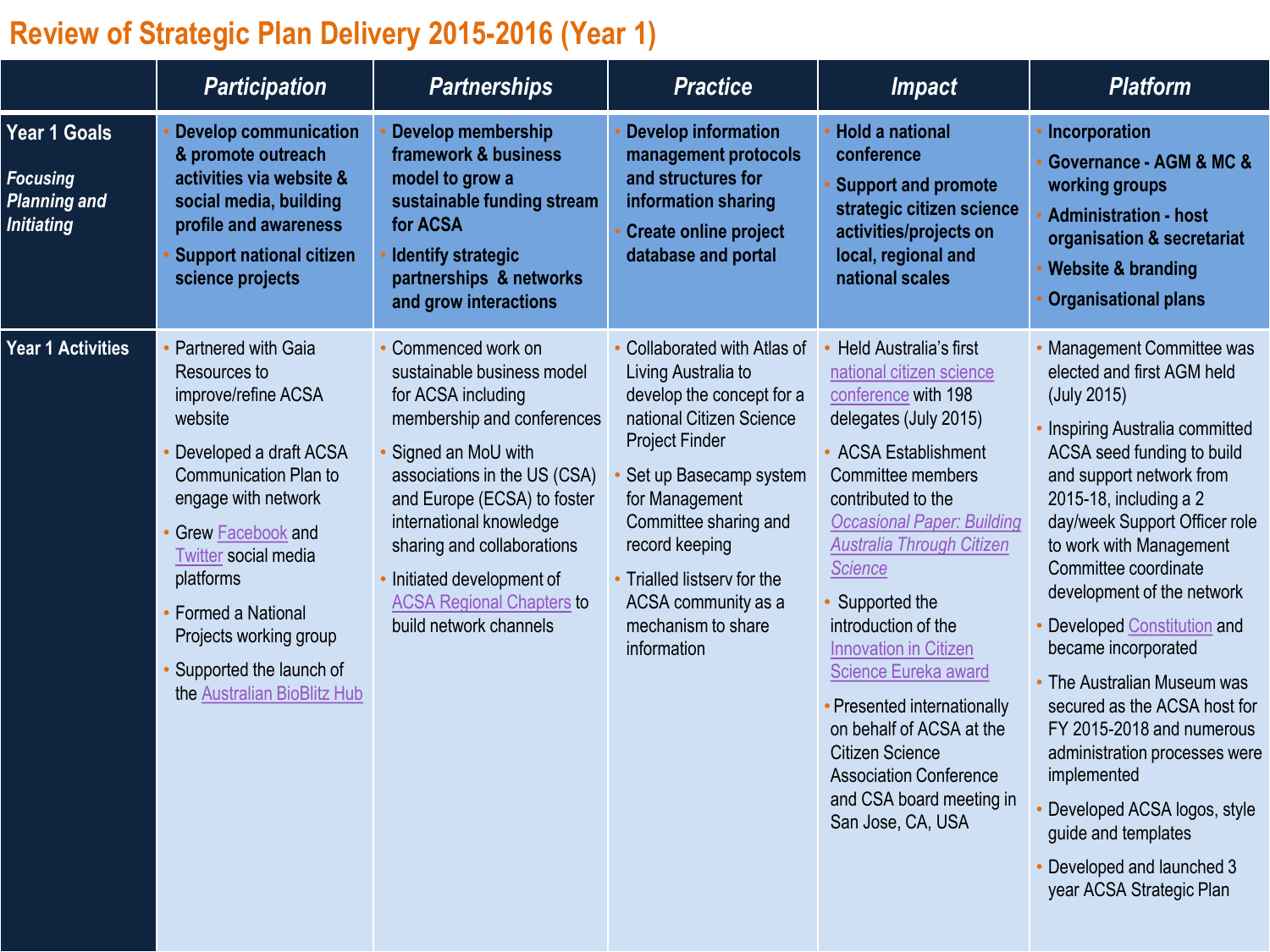## **Review of Strategic Plan Delivery 2016-2017 (Year 2)**

|                                                                      | <b>Participation</b>                                                                                                                                                                                                                                                      | <b>Partnerships</b>                                                                                                                                                                                                                                                                                                                    | <b>Practice</b>                                                                                                                                                                                                                                                                                                                                                                                                                                                                                                                                                                                      | <i><b>Impact</b></i>                                                                                                                                                                                                                                                                                                                                                                                              | <b>Platform</b>                                                                                                                                                                                         |
|----------------------------------------------------------------------|---------------------------------------------------------------------------------------------------------------------------------------------------------------------------------------------------------------------------------------------------------------------------|----------------------------------------------------------------------------------------------------------------------------------------------------------------------------------------------------------------------------------------------------------------------------------------------------------------------------------------|------------------------------------------------------------------------------------------------------------------------------------------------------------------------------------------------------------------------------------------------------------------------------------------------------------------------------------------------------------------------------------------------------------------------------------------------------------------------------------------------------------------------------------------------------------------------------------------------------|-------------------------------------------------------------------------------------------------------------------------------------------------------------------------------------------------------------------------------------------------------------------------------------------------------------------------------------------------------------------------------------------------------------------|---------------------------------------------------------------------------------------------------------------------------------------------------------------------------------------------------------|
| Year 2 Goals<br><b>Focusing on</b><br><b>Building and</b><br>growing | <b>Target key sectors to</b><br>increase participation in<br>citizen science<br><b>Build awareness of</b><br>citizen science through<br>practitioner involvement<br>in diverse forums                                                                                     | Grow membership base &<br>interaction<br><b>Build external</b><br>partnerships<br>grow international<br>collaborations                                                                                                                                                                                                                 | Recognise citizen<br>science activities,<br>including awards<br><b>Support the development</b><br>of ACSA publications &<br>reports                                                                                                                                                                                                                                                                                                                                                                                                                                                                  | <b>Review and communicate</b><br>broad impacts of citizen<br>science                                                                                                                                                                                                                                                                                                                                              | <b>Increase internal</b><br>participation<br><b>Deliver citizen science</b><br>advocacy at all levels e.g.<br>champions<br>Increase visibility of<br><b>ACSA</b>                                        |
| Year 2 Activities                                                    | Finalised and commenced<br>implementation of <b>ACSA</b><br><b>Communication Plan to</b><br>effectively connect with<br>target audiences including<br><b>Members and Chapters</b><br>Actively supported<br>interactive communications<br>through social media<br>channels | Developed a paid<br>membership structure and<br>benefits list to further<br>support long-term financial<br>sustainability<br>Met delegates from South<br>Korea and Canada to<br>discuss global citizen<br>science initiatives<br>Formalised a simplified<br>process for formation of<br>Regional Chapters and<br><b>Working Groups</b> | • Provided the ACSA<br>definition of citizen science<br>as 'public participation and<br>collaboration in scientific<br>research with the aim to<br>increase scientific<br>knowledge.'<br>Distributed monthly<br>newsletters to members<br>and quarterly citizen<br>science publication lists<br>Established a collaboration<br>with Atlas of Living<br>Australia to develop a<br>national Citizen Science<br>Project Finder and to<br>exchange global project<br>information with SciStarter<br>via an Application<br>Programming Interface<br>(API)<br>Developed the Terms of<br>Reference for ACSA | Represented ACSA at<br>multiple conferences,<br>workshops, and award<br>ceremonies across<br>Australia<br>Provided citizen science<br>advocacy opportunities for<br>Members - e.g.<br>commenting on relevant<br>draft state and national<br>policy documents,<br>strategies, briefings and<br>other documents to help<br>inform policy and procedure<br>at local, national,<br>government and corporate<br>levels | Designed and developed<br>new ACSA website<br>Employed a part-time<br><b>ACSA</b> coordinator<br><b>Obtained Directors and</b><br>Officers insurance for<br><b>ACSA Management</b><br>Committee members |

Management  $\bigcap_{n=1}^{\infty}$  and  $\bigcap_{n=1}^{\infty}$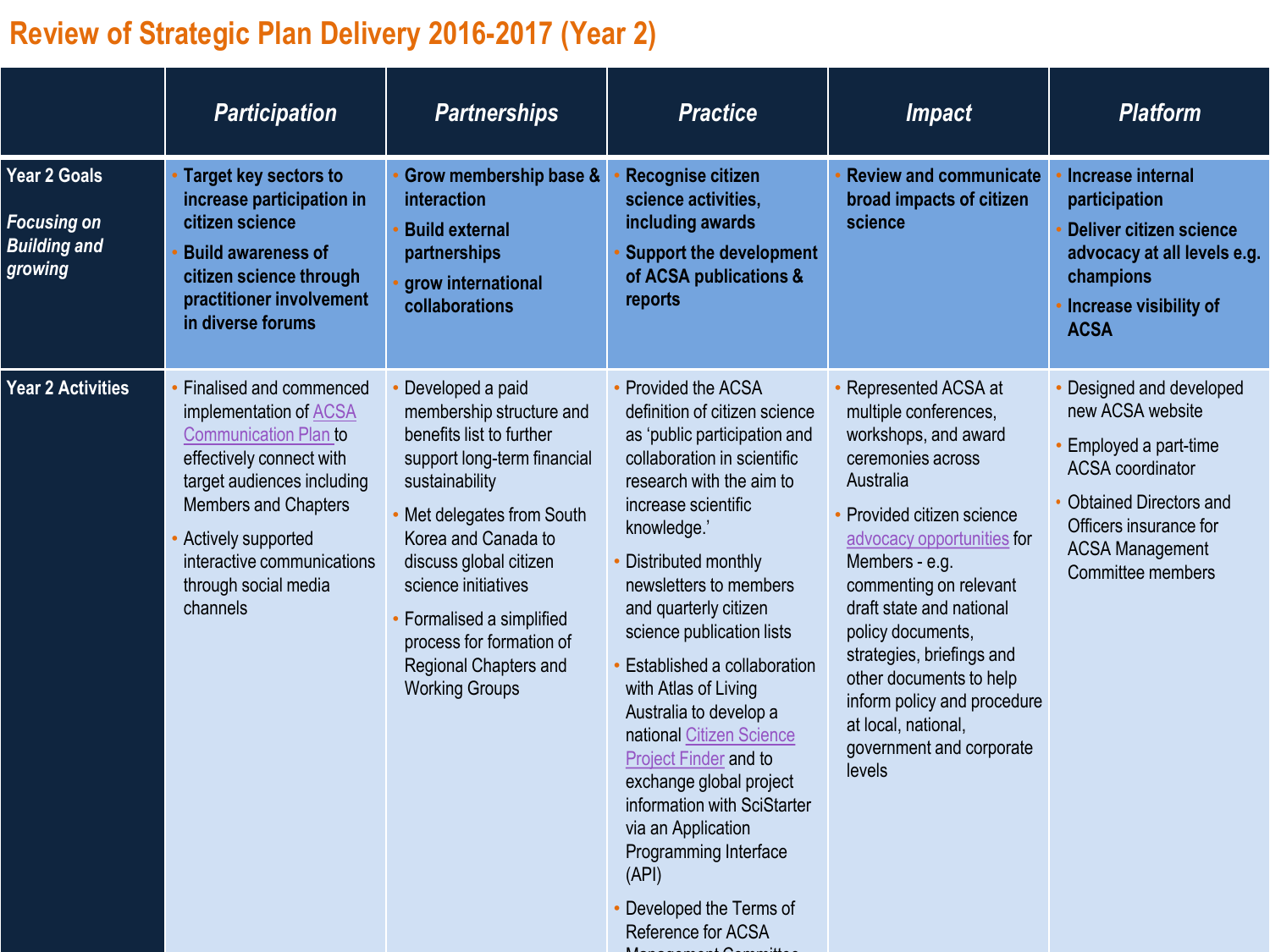## **Review of Strategic Plan Delivery 2017-2018 (Year 3)**

|                                                                                         | <b>Participation</b>                                                                                                                                                                                                                                                                      | <b>Partnerships</b>                                                                                                                                                                                                                                                                                                                                                                                                                                                                                                                                                                                                                                        | <b>Practice</b>                                                                                                                                                                                                                                                                                                                                                                                                                                                                                                                                                                                                                                                                                  | <b>Impact</b>                                                                                                                                                                                                                                                                                                                                                                                                                                                                                                                                                                                                                                                                                                                                                           | <b>Platform</b>                                                                                                                                                                                                                                                                                                                                                                                                                                                                                                                |
|-----------------------------------------------------------------------------------------|-------------------------------------------------------------------------------------------------------------------------------------------------------------------------------------------------------------------------------------------------------------------------------------------|------------------------------------------------------------------------------------------------------------------------------------------------------------------------------------------------------------------------------------------------------------------------------------------------------------------------------------------------------------------------------------------------------------------------------------------------------------------------------------------------------------------------------------------------------------------------------------------------------------------------------------------------------------|--------------------------------------------------------------------------------------------------------------------------------------------------------------------------------------------------------------------------------------------------------------------------------------------------------------------------------------------------------------------------------------------------------------------------------------------------------------------------------------------------------------------------------------------------------------------------------------------------------------------------------------------------------------------------------------------------|-------------------------------------------------------------------------------------------------------------------------------------------------------------------------------------------------------------------------------------------------------------------------------------------------------------------------------------------------------------------------------------------------------------------------------------------------------------------------------------------------------------------------------------------------------------------------------------------------------------------------------------------------------------------------------------------------------------------------------------------------------------------------|--------------------------------------------------------------------------------------------------------------------------------------------------------------------------------------------------------------------------------------------------------------------------------------------------------------------------------------------------------------------------------------------------------------------------------------------------------------------------------------------------------------------------------|
| <b>Year 3 Goals</b><br><b>Focusing on</b><br><b>Delivering and</b><br><b>Evaluating</b> | <b>Build understanding of</b><br>state of citizen science in<br><b>Australia and advocate</b><br>for sharing of information                                                                                                                                                               | <b>Support MOU activities</b><br>with ECSA & CSA<br><b>Represent ACSA on</b><br>various international<br>organisation working<br>groups                                                                                                                                                                                                                                                                                                                                                                                                                                                                                                                    | <b>Establish and grow</b><br><b>Regional Chapters and</b><br><b>Working Groups</b>                                                                                                                                                                                                                                                                                                                                                                                                                                                                                                                                                                                                               | <b>Evaluation of activities,</b><br>including identification of<br>gaps.<br><b>Hold National Conference</b>                                                                                                                                                                                                                                                                                                                                                                                                                                                                                                                                                                                                                                                             | Review of plans,<br>approach, strategy and<br>improve as appropriate<br><b>Conduct a member</b><br>survey                                                                                                                                                                                                                                                                                                                                                                                                                      |
| Year 3 Activities                                                                       | <b>Established an Australian</b><br>Data & Metadata Working<br>Group driven by Peter<br><b>Brenton of ALA</b><br>Designed and distributed<br>ACSA t-shirts - free for all<br>members<br>Launched a YouTube<br>channel populated with over<br>50 presentations from the<br>2018 conference | Presented on behalf of<br><b>ACSA at the Citizen</b><br>Science Association and<br>European Citizen Science<br>Association conferences<br>Continued to undertake<br>activities listed in the MoU<br>between the CSA and<br>ECSA, such as participating<br>in international ethics, and<br>data & metadata working<br>groups, as well as Global<br>Mosquito Alert Consortium,<br>and other initiatives<br>Attended the United<br>Nations Science- Policy-<br>Business Forum on the<br>Environment to advocate<br>for citizen science on a<br>global scale, as well as<br>helped form and continues<br>to advise a new Citizen<br>Science Global Partnership | Published an adaptation of<br>the European Citizen<br>Science Association's "10<br><b>Principles of Citizen</b><br>Science" as relevant to<br>ACSA and its community<br>Distributed monthly ACSA<br>newsletters and quarterly<br>citizen science publication<br>lists<br>Contributed to the Citizen<br>Science Strategy for<br>Queensland (Jan 2019)<br>Launched the ACSA Seed<br>Grants to support member<br>development<br><b>Launch of Regional</b><br><b>Chapters in Western</b><br>Australia, South Australia,<br>Victoria, and Queensland<br>Created the ACSA<br>Discussion Group, an<br>online discussion forum<br>where Members can ask<br>questions, post updates,<br>exhange ideas etc | <b>Held 2nd Australian Citizen</b><br><b>Science Conference with</b><br>250+ delegates and over<br>125 talks, posters and<br>workshops, with opening<br>plenary by Dr Alan Finkel,<br><b>Australia's Chief Scientist</b><br>Organised two citizen<br>science information<br>sessions in Canberra to<br>advocate and promote the<br>value of citizen science in<br>Australia.<br>Represented ACSA on<br>various international<br>organisation working<br>groups, such as the Society<br>for Conservation Biology<br>Participatory and Citizen<br><b>Science Working Group</b><br>Provided briefing papers to<br>Inspiring Australia and<br>comments on national<br>strategies and policies,<br>including a submission to<br>Australia's Strategy for<br>Nature 2018-2030 | Clarified the role of<br>Australian Museum as host<br>institution and drafted an<br>MoU<br>Developed and launched<br>new ACSA website with<br>improved navigation and<br>member content, including<br>the membership portal<br>Planned member survey to<br>understand membership<br>drivers and priorities to<br>shape strategy and member<br>support<br>Initiated the process for<br>becoming a registered<br>charity<br>Dr. Geoff Garrett, former<br><b>Chief Scientist of</b><br>Queensland accepted role<br>as ACSA Patron |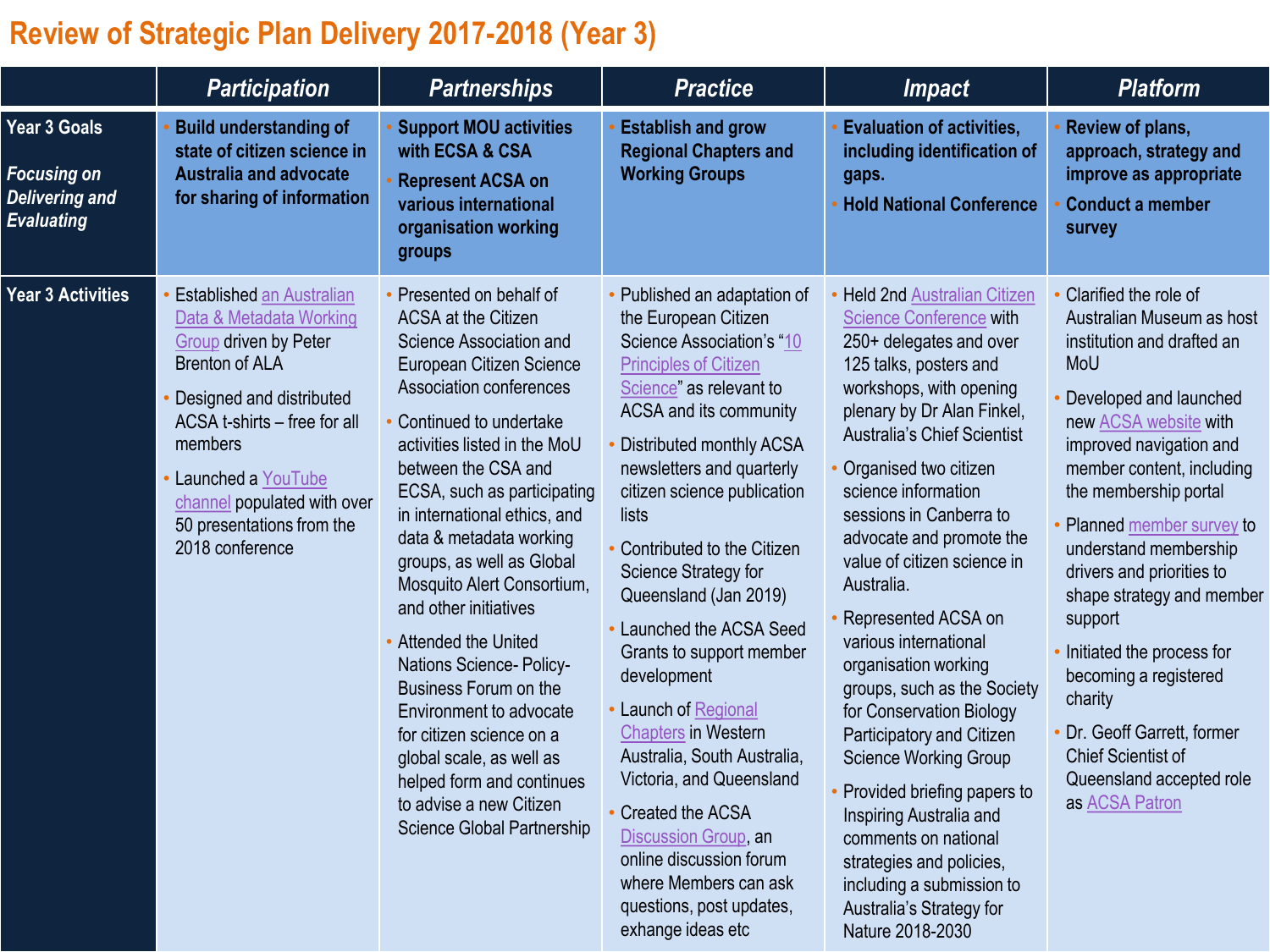## **REVIEW OF PROGRESS on PARTNERSHIPS 2015-2018**



## **PROPOSED INITIATIVES PROGRESS & ACHIEVEMENTS**

### **PARTNERSHIPS**

- ✔**Partnerships & Sponsorship**  identify organisations and individuals who have common aims and seek/develop opportunities for engagement, collaboration, and contribution.
- ◆ Membership develop wide membership base, with clear articulation of benefits and offer information and opportunities for people to contribute and engage – including working groups, volunteers etc.
- **► Sustainable business model** enact business model in Year 1 and review in year 3.
- ✔**International** continue to develop links with international "sister" organisations, (e.g. Europe & USA) and build upon information and ideas from other countries.

The ACSA approach relies heavily on partnerships with both government and non-government agencies and this has been a notable focus of effort and success over the past three years. The Australian Museum provided extensive in-kind support for ACSA in its role as host organisation from 2015-2018, for which ACSA would like to express deep appreciation. In 2019, ACSA will be seeking another host institution for support in 2019-2022 financial years.

The Australian Government's Inspiring Australia program has provided establishment funding to develop the core support framework for ACSA (2015-2018) which fostered the growth and development of this National citizen science association.

In December 2018, ACSA was successful in securing another three-year commitment from Inspiring Australia. This investment focuses on ACSA shifting to a sustainable funding model that can maintain sufficient resources to deliver against goals and meet expectations of members and partners. Over the next three years, ACSA will continue to seek advice on business models and sources of funding to achieve financial sustainability.

We have seen growing interest in citizen science, with the first National conference in 2015 hosting 198 delegates and the second conference in 2018 hosting more than 250 delegates and trending number one on Twitter in Australia. The conference represents one of the important financial streams for ACSA, along with our membership. Moving ahead, ACSA will need to focus on exploring other revenue and in-kind support alternatives to support core costs, staffing and investment in member services.

State Chapters continue to grow. Extensive work has been undertaken to facilitate the process of applications and ongoing work for State and Thematic Chapters. Chapter Chairs attend the monthly Management Committee meetings to directly connect and contribute feedback. On the international stage, ACSA has formal partnerships with both the Citizen Science Association and European Citizen Science Association. ACSA also provided input and support for the emerging citizen science communities in Asia and Africa.

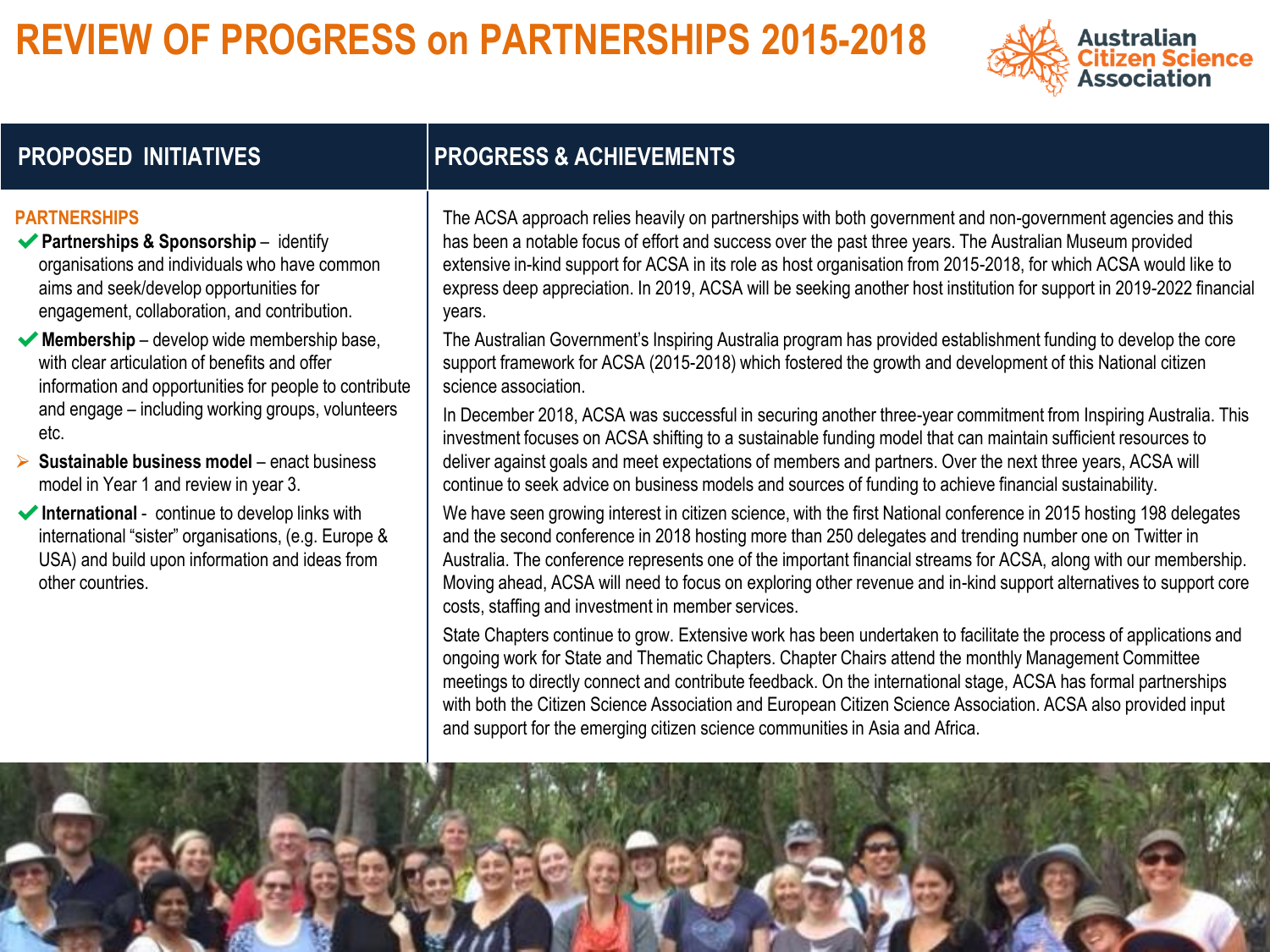## **REVIEW OF PROGRESS on PARTICIPATION 2015-2018**



### **PARTICIPATION**

- ✔**Communication**  development and implementation of a Communications Plan outlining goals and key messages, audiences, communication tools (e.g. website, social media, seminars).
- ◆ **National Project** support the development of national citizen science projects by members that are securely based in a science question or raises science literacy or improves educational experiences and outcomes.
- **► Focus area** select a target audience to focus attention over a period, such as STEM education strategically aligning with government science/research/industry priorities, or diverse community targets (ageing, indigenous, migrant etc).
- ✔**Outreach / Building awareness**  encourage practitioners to raise awareness of citizen science at various fora e.g. IUCN, Science Week etc.
- **Monitoring and evaluation** set in place early in ACSA development, a monitoring and evaluation framework against goals/outcomes to enable an articulation of ongoing value and success of ACSA.

## **PROPOSED INITIATIVES PROGRESS & ACHIEVEMENTS**

The first three years focused on foundational activities to build the engagement and communications structures that can support a National citizen science network. A Communications Plan was developed and implemented, with an intentional focus on developing strong internal (ACSA) communications channels, including structures for engaging with members, Chapters, working groups, Management Committee (MC), the ACSA host & Coordinator.

Supporting the development of best practice and high impact national citizen science projects was also identified as one of the participation delivery channels in the 2015-18 Plan. ACSA has provided advice and promotional pathways for projects such as BioBlitzes and Zika Mozzie Seeker, as well as contributing to the development of strategic frameworks such as the Queensland Citizen Science Strategy.

ACSA has not been in a position to deliver themed focus areas on an annual basis, but seeks to pursue this with member feedback for the future.

ACSA has worked to increase the range of people and organisations actively engaging via our growing national network, such as through organising public events in affiliation with both National conferences, providing Chapters with promotional materials for events, and steadily growing our social media following, with over 3,000 Facebook likes and 3,500 Twitter followers, and 1,300 newsletter subscribers.

A stronger focus on monitoring and evaluating outcomes will be core moving forward into the next plan.

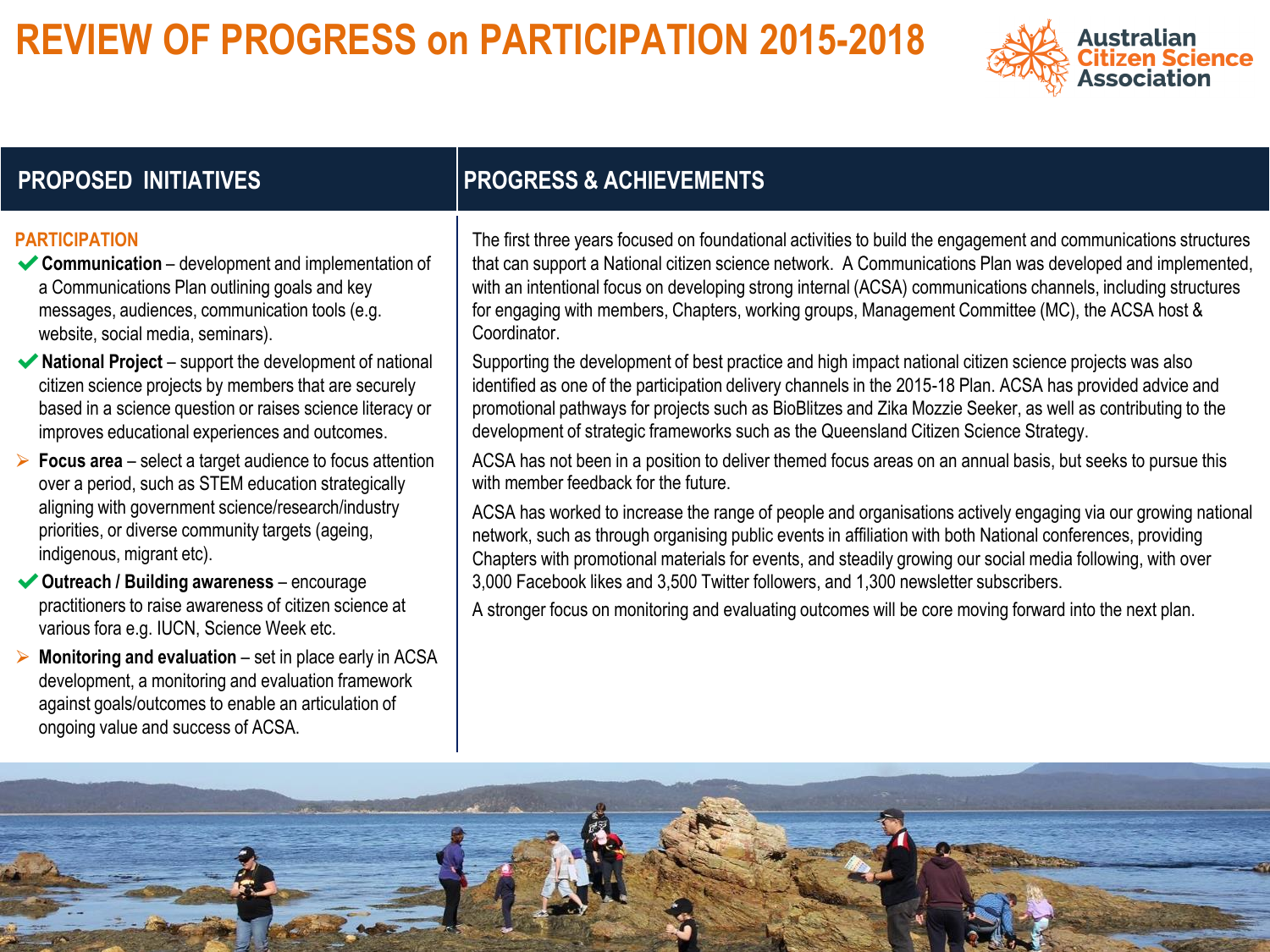## **REVIEW OF PROGRESS on PRACTICE 2015-2018**



## **PROPOSED INITIATIVES PROGRESS & ACHIEVEMENTS**

### **PRACTICE**

- ✔**Resources** facilitate the sharing of citizen science resources by creating platforms for networking, shared learning, information exchange, guides, publications, templates, reports etc. Development or commissioning of specific publications, reports etc.
- ✔**Infrastructure** development of a online project database and portal, embedded/linked to the ACSA website.
- ✔**Recognition** ongoing recognition of best practice and promotion of best practice to citizen science practitioner community.

Over the three years, ACSA worked to build platforms to grow and maintain support for a community of practice based on feedback from members and network partners. This included resources and tools in the form of: a new user-friendly website, systems for regular communications with members and five State Chapters, and an online members portal for Working Group communications. Usage and qualitative feedback on the members portal suggest this does not effectively support member needs and the MC will be seeking to explore alternative pathways, which will likely focus on engagement via Chapters.

We worked with Atlas of Living Australia to develop a national Citizen Science Project Finder and to exchange global project information with SciStarter via an Application Programming Interface (API). These initiatives have been featured through initiatives such as the [Guardian's People Powered](https://www.theguardian.com/environment/ng-interactive/2018/aug/06/people-powered) platform to connect citizens with science projects around Australia.

We understand that further development to enhance usability will increase the value of this tool for both those looking to join citizen science projects and practitioners seeking to understand the landscape and promote collaboration. Moving forward, we'll also be seeking to further support ongoing recognition of best practice citizen science programs.

We launched the Seed Grants in 2018 to support member interests and are committed to supporting investment back into our members. A members survey was designed in 2017/18 and distributed from July-October 2018 to understand the priorities of our members and network and shape how ACSA can best support these needs. Our next three years will have a strong focus on working with research partners to better understand the landscape and impacts of citizen science, and working with our network to both communicate this information and transform this research into best practice tools and approaches.

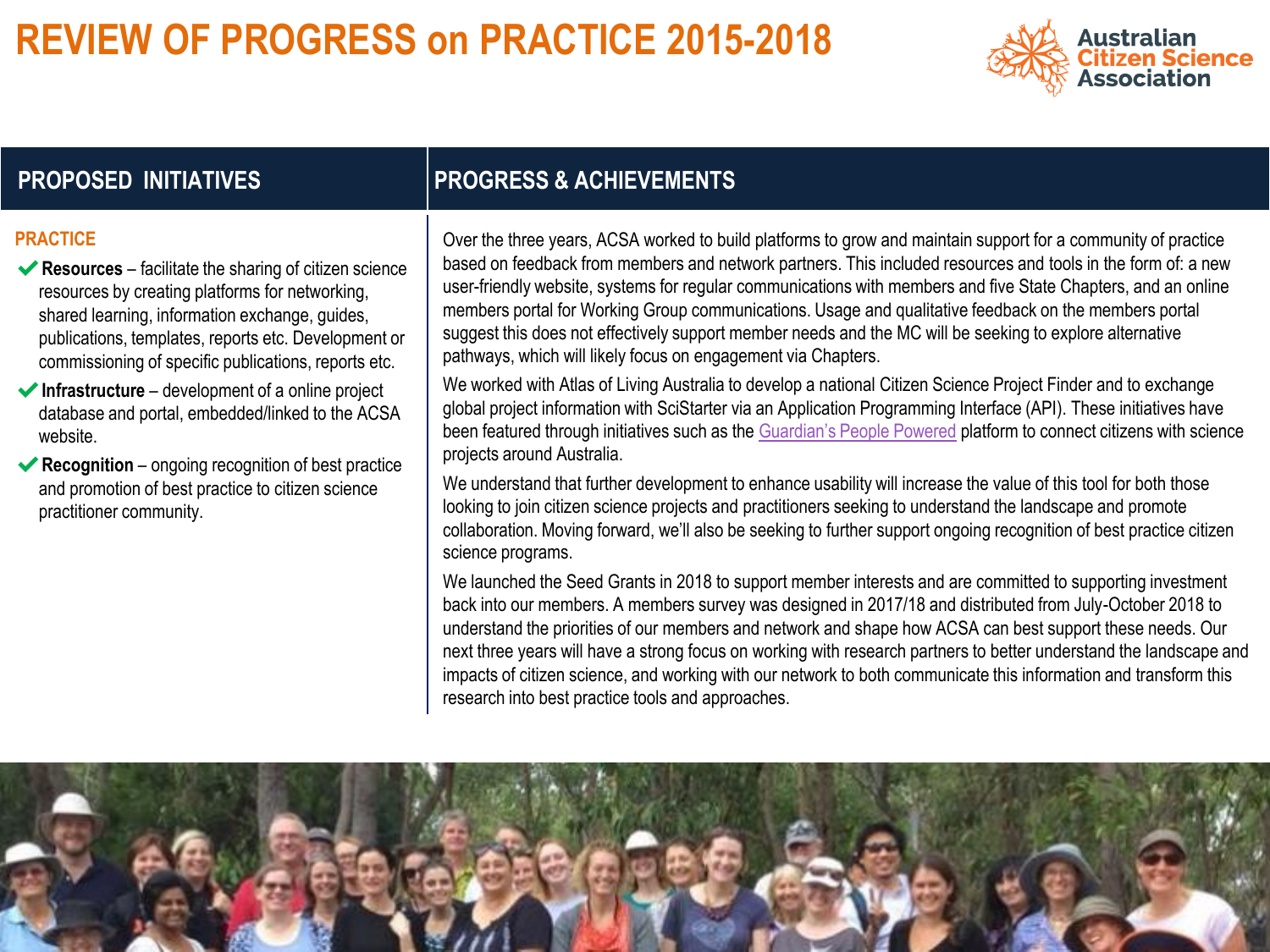## **REVIEW OF PROGRESS on IMPACT 2015-2018**



## **PROPOSED INITIATIVES PROGRESS & ACHIEVEMENTS**

### **IMPACT**

- ◆ **Conference & meetings** organisation of a biennial national conference and facilitate development of regional and/or topic specific groups.
- ✔**Citizen science projects –** support and promote strategic citizen science projects on local, regional and national scales, including connectivity between projects.
- **► Impacts –** review and communicate broad impacts of citizen science. Ongoing identification of barriers to development and implementation of citizen science projects and implement strategies to mitigate barriers (e.g. funding, recognition of data, identify gaps in science data or decision making processes that citizen science can contribute to; address perceptions of citizen science data quality and recognition of scientific value of citizen science and citizen science generated data).

ACSA is now a recognised voice for citizen science on a national scale. Two highly successful conferences have highlighted the current and growing role of citizen science in Australia, bringing together delegates from Australia and across the globe. The 2018 conference featured a range of speakers showcasing how citizen science can influence policy and society, including representatives from the United Nations Environment Programme (UNEP), European Citizen Science Association, Federal Crowdsourcing and Citizen Science Community of Practice for the United States, and NASA.

ACSA has supported national and international citizen science collaborations with fellow Associations such as *Global Mosquito Alert*, which is the first global platform using citizen science techniques to tackle the monitoring of mosquito populations. Moving forward, we see ACSA's strategic role in supporting large-scale citizen science projects to be focused on progressing critical high-impact collaborations that can enhance participation and outcomes.

ACSA has provided briefing papers for policy makers, provided feedback on government citizen science grant rounds, supported the development of a White Paper on citizen science and contributed to the development of a state-wide Queensland Citizen Science Strategy. Further afield, our members have worked to progress global networks, such as the published paper on [Associations for Citizen Science: Regional Knowledge Global Collaboration.](https://theoryandpractice.citizenscienceassociation.org/articles/10.5334/cstp.55/)

We understand that there has been notable interest in school engagement with citizen science School community and ACSA has had some involvement via discussions around STEM engagement, but greater future work could be focused in this sector. We will continue to explore opportunities via initiatives such as the STARportal to connect educators with exciting and meaningful STEM citizen science experiences for students.

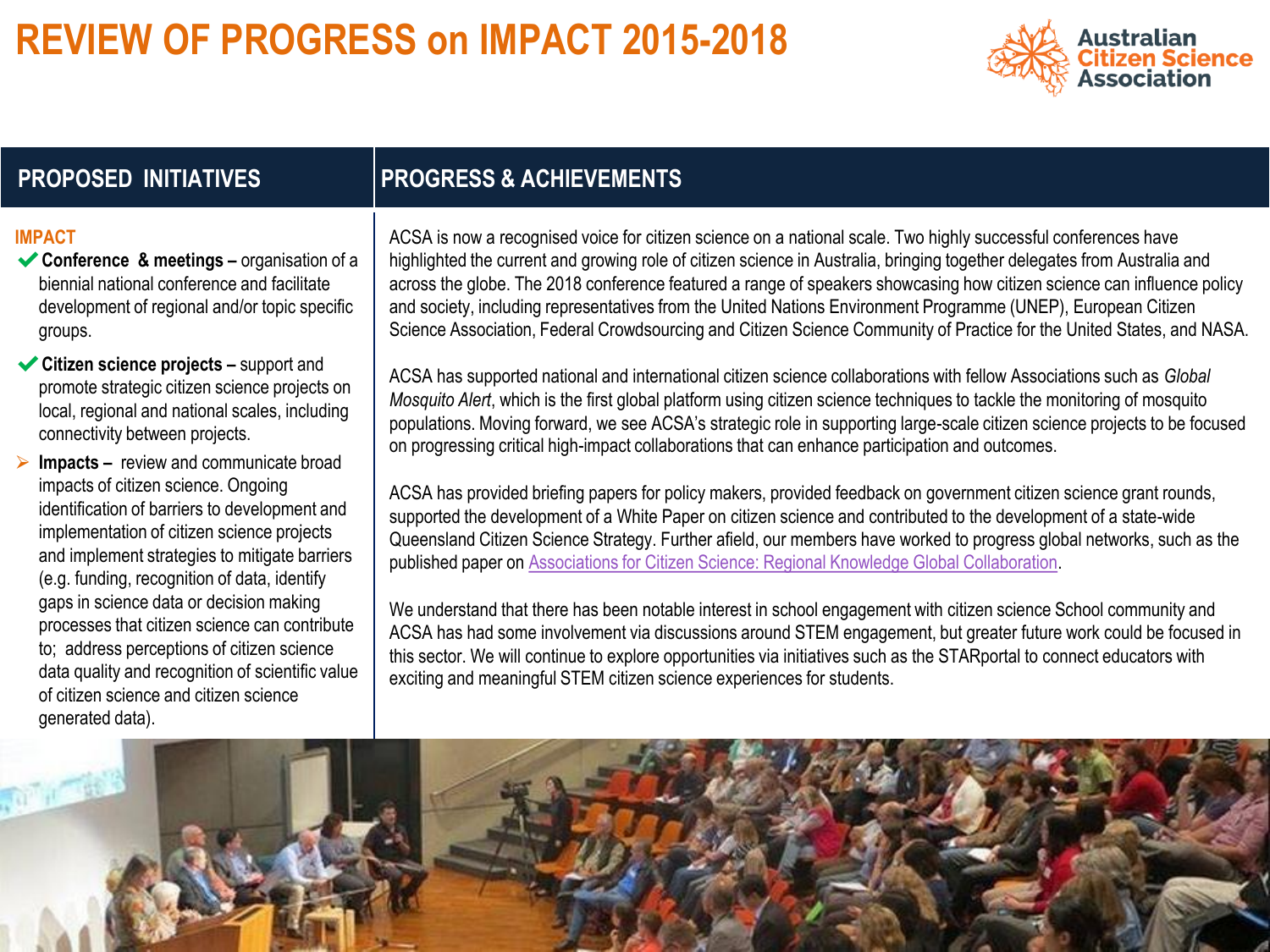## **REVIEW OF PROGRESS on PLATFORM 2015-2018**



## **PLATFORM**

- ✔**Incorporation** finalise incorporation and associated ongoing administration and public officers.
- ✔**Governance**  appoint ACSA Management Committee and public officers; Development of relevant organisational plans; Establish Working Groups responsible for delivery of initiatives and strategic actions.
- **◆ Administration** establish operations within a host organisation and establish a secretariat for ACSA.
- ✔**Advocacy**  Management Committee to undertake advocacy and build a national network of citizen science champions informing at local, national, government and corporate levels and delivering support and engagement
- ✔**Visibility**  increase visibility of ACSA and position the organisation as the go-to contact for citizen science.

## **PROPOSED INITIATIVES PROGRESS & ACHIEVEMENTS**

Extensive effort has been put into development a robust governance framework for ACSA to provide strong support to continue growing a National community of practice for citizen science in Australia. Securing funding for a part-time National Coordinator to support the efficient functioning of core processes has been critical to success.

The ACSA Management Committee has been made up of 13 individuals over the past three years, contributing thousands of volunteer hours, as well as some in-kind support from members respective employers (eg travel costs, staff time commitments, event space etc).

Building a strong governance framework has been a key focus of this period of establishment and growth. This included:

- Drafting and approving the ACSA constitution
- Becoming an incorporated association
- Developing the Terms of Reference for ACSA Management Committee members
- Established Protocols for the formation and operation of regional chapters and working groups
- Obtained Directors and Officers insurances for ACSA Management Committee Members

We have an effective and active Management Committee, secretariat and a network of State Chapters delivering against strategic goals and actions. With this strong framework in place, we look forward to working with members to strengthen our positive impact through advocacy and enhance visibility for the important contributions of citizen science over the coming years.

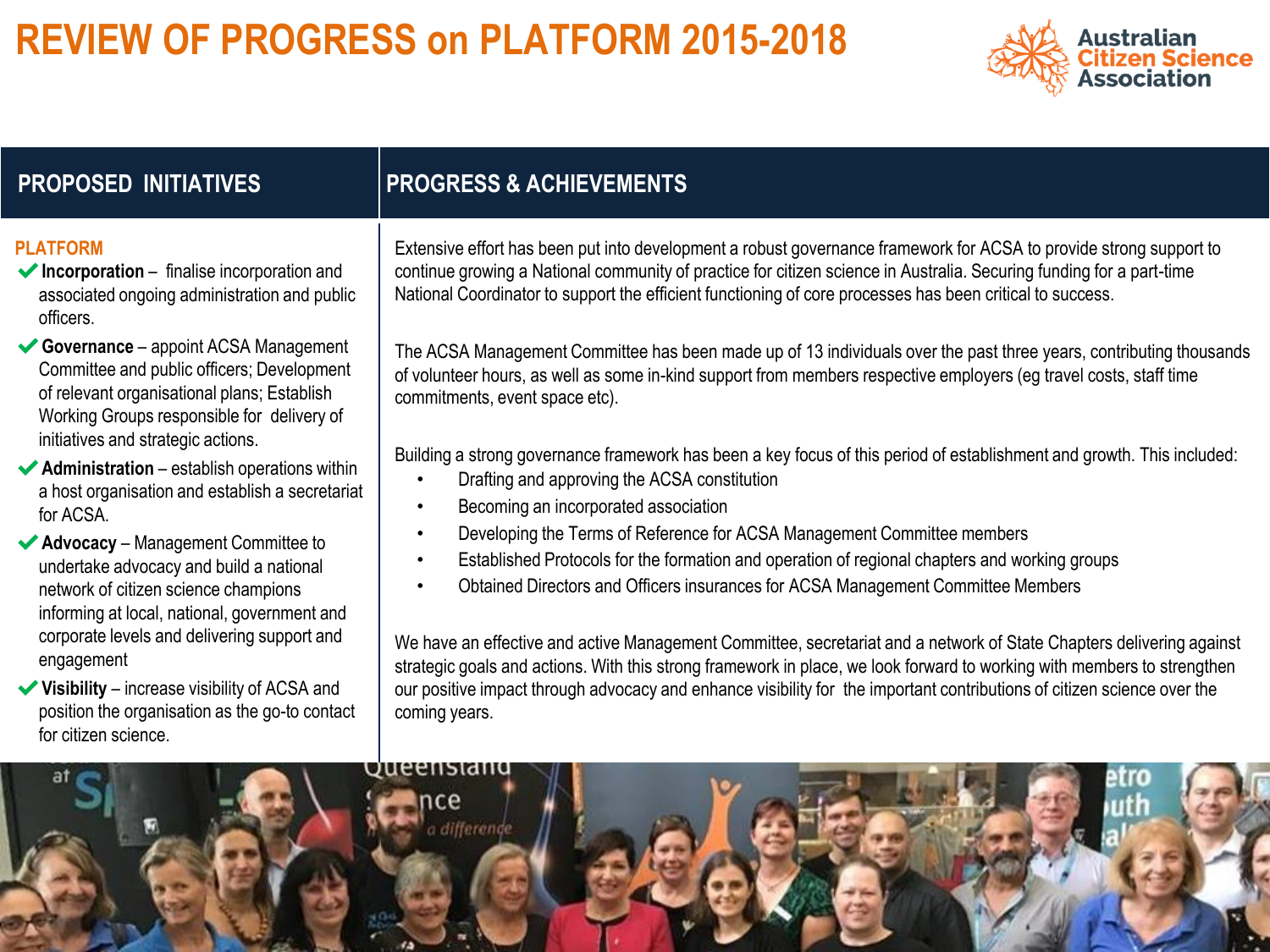

# **ACSA at a Glance 2015-2018**





national conferences, bringing together 450<br>delegates



State Chapters & 1 active working group at 30 June 2018



financial members 258 from Australia and the world









Seed Grants awarded to foster member and<br>project development



Three year grant from Inspiring Australia for \$187,500 to establish and grow ACSA 1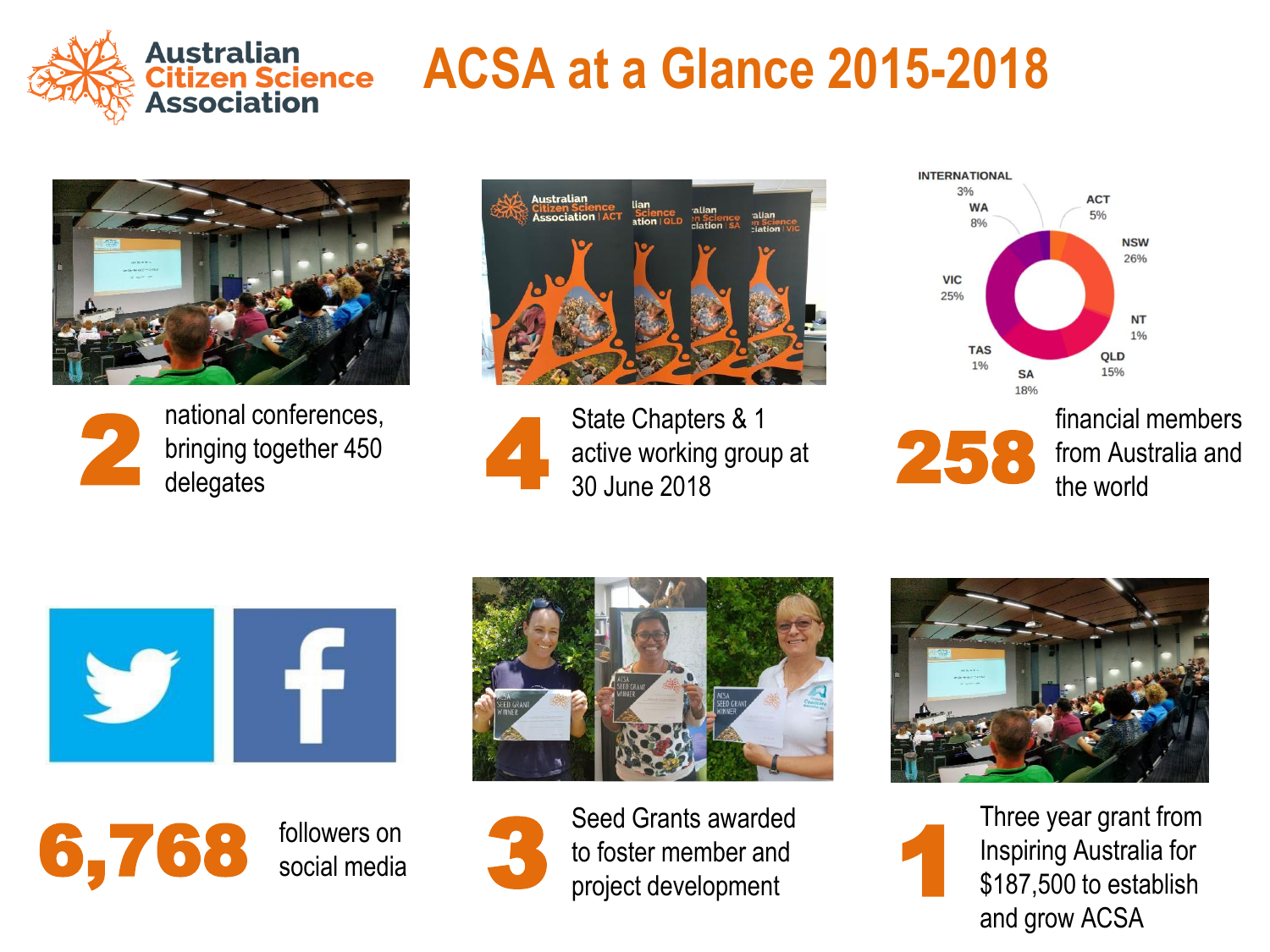

# **Acknowledgements**

ACSA is a voluntary network that depends on the valuable contributions of passionate individuals and organisations to fulfill our mission. The current Management Committee would like to express our sincere thank you for the extensive support contributed to the Australian Citizen Science Association through all of the many individuals and organisations who helped build a strong foundation for ACSA over this establishment period. Thank you also to our members for being part of ACSA.

### **National Coordinator (part-time)**

Amy Slocombe

## **Management Committee Members 2015 - 2018 (in alphabetical order by last name)**

Kylie Andrews (General Member 2016-18), Ellie Downing (Secretary 2016-18), Paul Flemons (ACSA Host Institution representative 2015-18), Libby Hepburn (General Member 2015-16), Jennifer Loder (General member 2017-18), Jess O'Donnell (General Member 2016), Jessie Oliver (General Member 2015-18), Philip Roetman (Chair 2015-16), Erin Roger (Secretary 2015-16, Chair 2016-18), Sunny Sanderson (Treasurer 2018), Carla Sbrocchi (Vice Chair 2015-16), Alexis Tindall (Treasurer 2016-18), Stephanie von Gavel (Treasurer 2015-16, Vice Chair 2016-18)

### **Host Institution**

The Australian Museum's Centre for Citizen Science (AMCCS) was the organisational home for ACSA 2015-2018, with Paul Flemons as the Host Representative Committee Member.

## **Funders**

ACSA was funded by a Commonwealth Government grant through the Inspiring Australia Program 2015-2018.

## **Supporters**

EarthWatch Australia, Atlas of Living Australia, Gaia Resources and Queensland Water & Land Carers have provided extensive inkind support for ACSA 2015-2018.